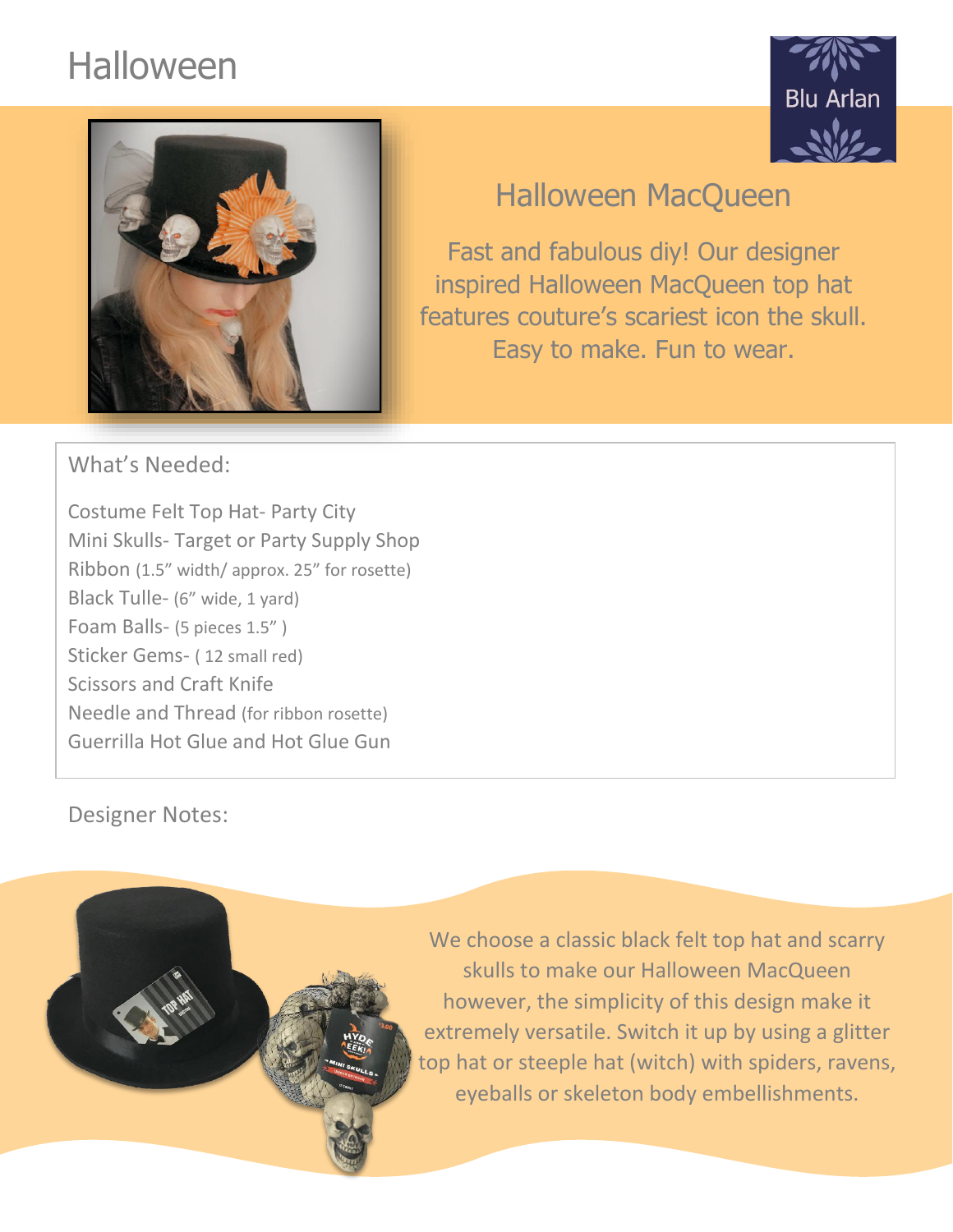#### How To Make It: Ribbon Rosette



1- The ribbon rosette is actually a Harper Daisy Mum without the center. Click link below for instructions. *Follow petal steps only.*

[https://www.bluarlan.com/wp](https://www.bluarlan.com/wp-content/uploads/sites/5414/2019/09/Harpur-Daisy-Mums-.pdf)[content/uploads/sites/5414/2019/09/Harpur-Daisy-Mums-.pdf](https://www.bluarlan.com/wp-content/uploads/sites/5414/2019/09/Harpur-Daisy-Mums-.pdf)

Set finished rosette aside. It will be used below in Step 9.

How To Make It: Preparing Skulls



*To give structure to flexible skulls insert a foam ball. 5 skulls will be needed.*

- 2- Cut around the back quarter of the skull using a craft knife.
- 3- Remove cut piece and discard.
- 4- Squeeze foam ball into skull.
- 5- Shave pieces of foam off using craft knife if ball is too big to be inserted. Set skulls aside.

#### How To Make It: Hat



6- Tie a loose knot in the center of the 1 yard piece of tulle. Hot glue knot to the front of the hat approx. 1.5" above brim. Place one piece of tulle on each side of the hat.

7- Wrap tulle loosely around tulle to the back of the hat.

8- Knot pieces together to secure. Tie tulle a large bow. Fluff up tulle on each side. Cut tulle ends to desired length.

9- Center and hot glue the ribbon rosette on front of the hat.